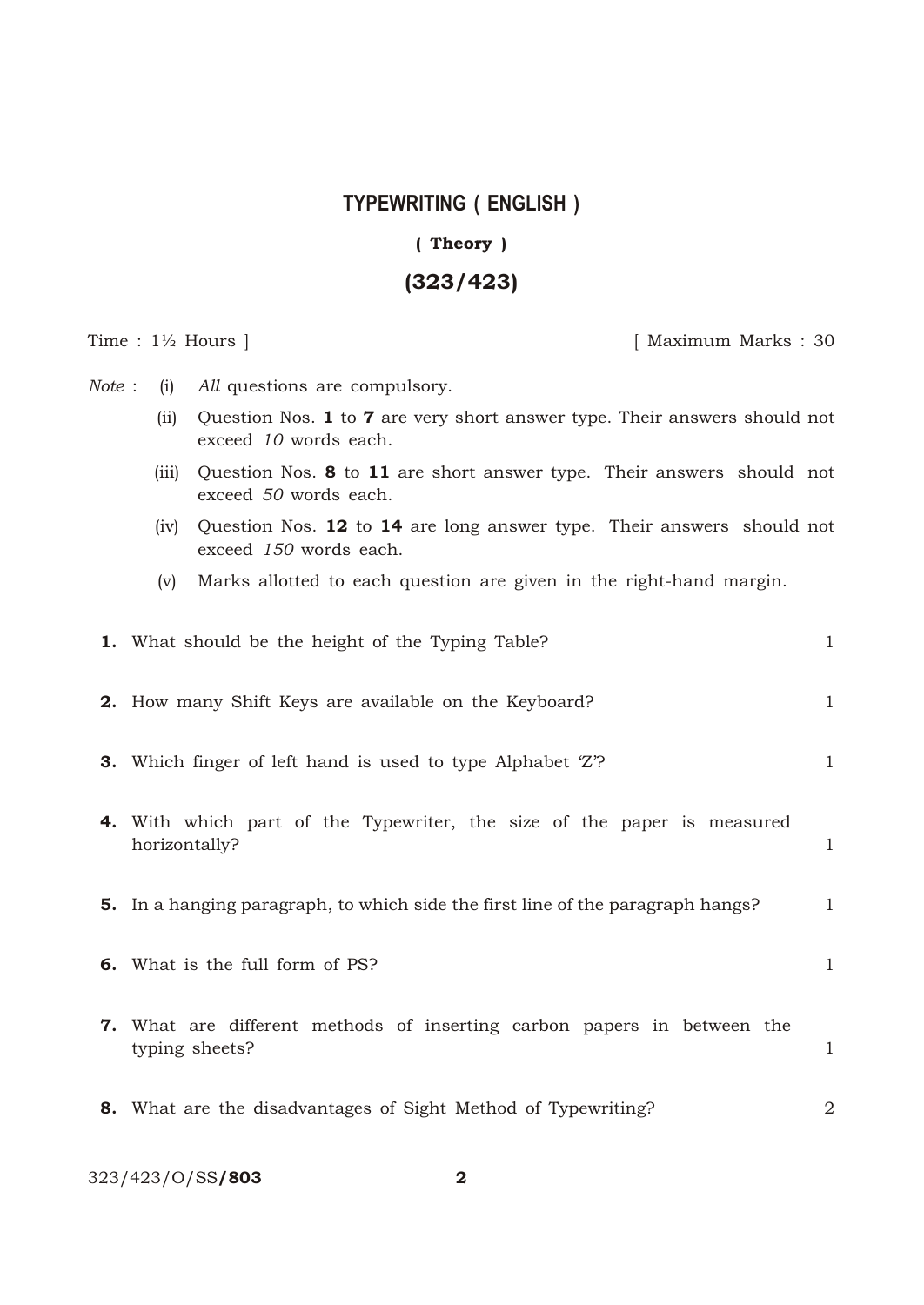| 9. What do you mean by Syllabification?                                       | $\mathbf{2}$   |
|-------------------------------------------------------------------------------|----------------|
| 10. What steps will you take to ensure carbon economy?                        | $\overline{2}$ |
| 11. Explain the methods of inserting carbon papers between the typing sheets. | $\mathbf{2}$   |
| 12. What is the importance of Typewriter in an office?                        | 5              |
| 13. Write short notes on the following :                                      | 5              |
| Stylus pen<br>(a)                                                             |                |
| Writing plate<br>(b)                                                          |                |
| Stencil paper<br>(c)                                                          |                |
| Stencil guide marks<br>(d)                                                    |                |
| Gum and gum-coated paper<br>(e)                                               |                |
| 14. What do the following proof correction signs indicate?                    | 5              |
| $(a)$ /-/                                                                     |                |
| $(b)$ $\sim$                                                                  |                |
| $(c)$ al                                                                      |                |
| (d) $\leq$                                                                    |                |
| Stet.<br>(e)                                                                  |                |
| (f)<br>$\mathbf{L}$                                                           |                |
| $\odot$<br>(g)                                                                |                |
| (h)                                                                           |                |
| $\rm N.P.$<br>(i)                                                             |                |
| (j)<br>$\#$                                                                   |                |
|                                                                               |                |

323/423/O/SS**/803** 3 [ P.T.O.